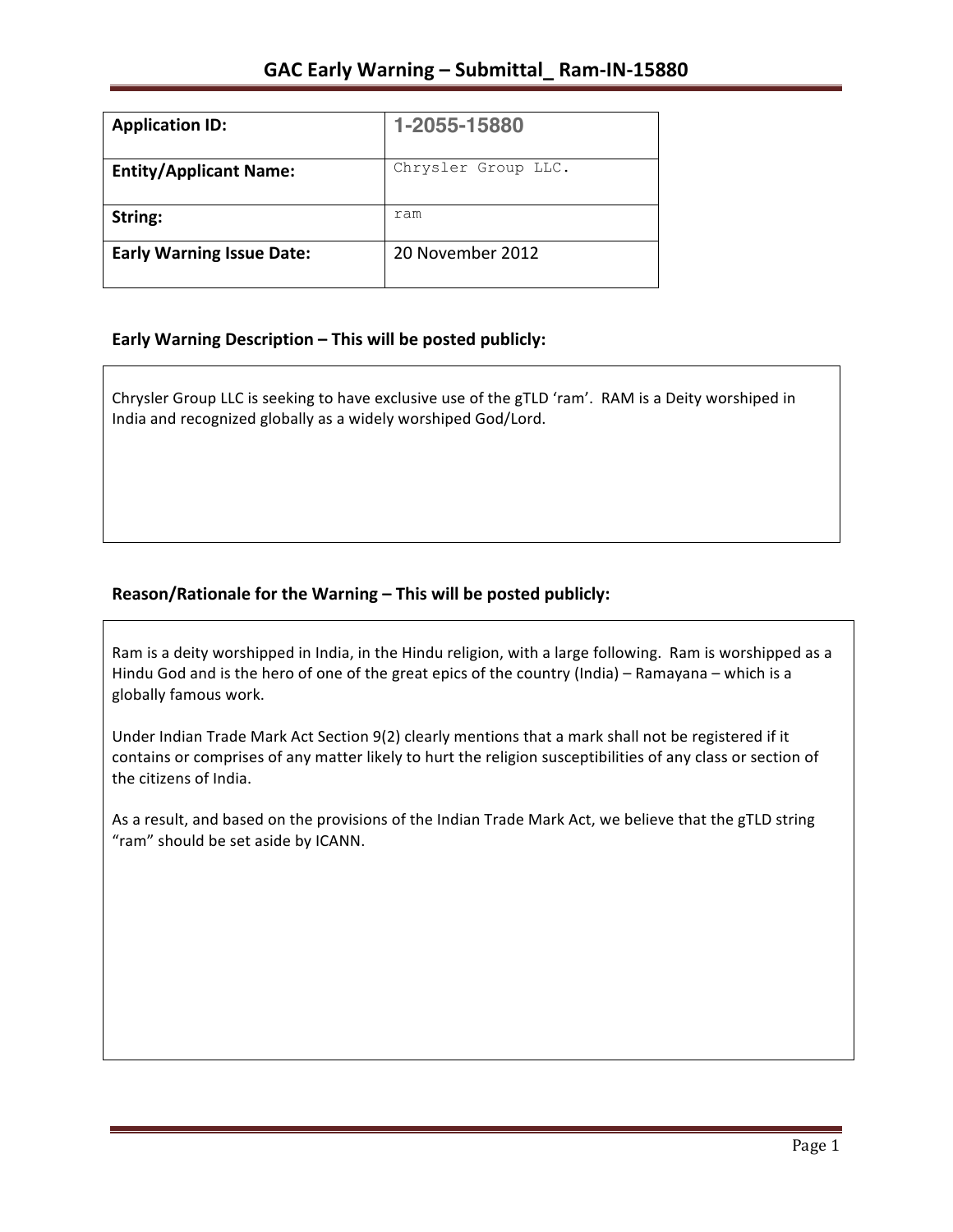### **Possible Remediation steps for Applicant – This will be posted publicly:**

- 1. The applicant should show how they will alleviate the religious and social issues that might arise from either the exclusive control of the name of an important deity by a corporation.
- 2. The applicant should demonstrate how they will ensure that names in the ".ram" gtld will not be abused by registrants, and will remain sensitive to the religious issues in the Hindu religion.

### **Further Notes from GAC Member(s) (Optional) – This will be posted publicly:**

# **INFORMATION FOR APPLICANTS**

# **About GAC Early Warning**

The GAC Early Warning is a notice only. It is not a formal objection, nor does it directly lead to a process that can result in rejection of the application. However, a GAC Early Warning should be taken seriously as it raises the likelihood that the application could be the subject of GAC Advice on New gTLDs or of a formal objection at a later stage in the process. Refer to section 1.1.2.4 of the Applicant Guidebook